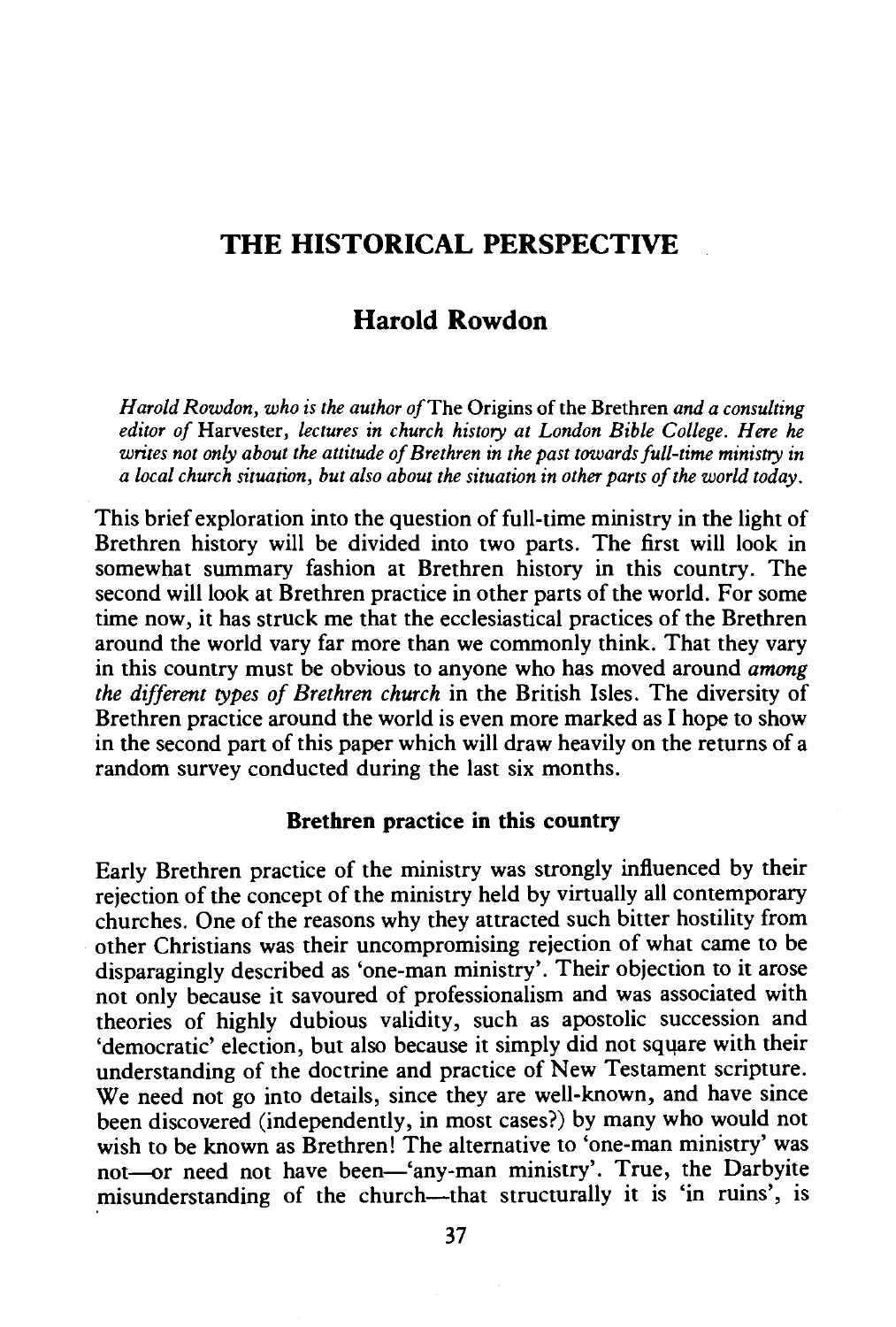apostate and lies under God's displeasure, and that any attempt to reconstitute its outward forms and offices is a sign of disobedience rather than obedience--opened the door to the latter phenomenon. Sadly, too many Brethren churches of the more 'open' variety have been influenced by this misunderstanding-sometimes without realizing it-and have allowed ministry to fall into the hands of any vocal male, whether or not he is spiritually gifted.

Early in Brethren history, the concept of 'stated ministry' was canvassed, whereby those who evidently possessed the gift of ministry were recognized as such. The extent to which oral participation in worship and ministry should be confined to them was the next question. For it is evident that Darby held the view that spiritual gifts were distributed by the Spirit to the members of the gathered congregation on what might be called an ad hoc basis.

On the question of resident, full-time ministry, it is not difficult to find examples, from the earliest times until now. Men like Robert Chapman at Barnstaple and Muller and Craik at Bristol were not alone in exercising their ministry predominantly—though not exclusively—in the context of a single church. The tradition was maintained throughout the years. It was particularly marked in the area directly influenced by Bethesda, Bristol. Unity Chapel, Bristol, regularly profited from the ministry of a pastor. Referring to the early years of this church, Keith and Alan Linton, in their valuable account of '150 years of local church work in Bristol'(/ *will build my Church)* tell us that 'the pastoral work in the St. Philips district was taken on by the retired Army Officer, Major R. S. Tireman'. One suspects that many a Brethren church owes a similar debt to this kind of resident full-time ministry. During the decade, 1899-1909, G. H. Lang served as pastor to this church, Unity Chapel, though it must be said that he developed conscientious objections to this form of ministry. Copse Road Chapel, Clevedon, is another example of a church, influenced by Bethesda, which continued to engage full-time pastors. There were also resident workers in the Blackdown Hills who devoted all or most of their time to local churches.

Clapton Hall, London, was served by a pastor for some time, J. G. M'Vicker serving in that capacity from 1880 to 1900. New Park Hall, Barking, maintained the tradition until it passed out of the orbit of Brethren churches in quite recent times.

The late G. K. Lowther is an example of a man who combined a wider ministry with a local one of church planting and nurturing, leaving behind him churches at Wareham and Grimsby to bear testimony to the sterling quality of his work.

In recent decades, an increasing number of evangelists, including some associated with Counties Evangelistic Work, have been spending more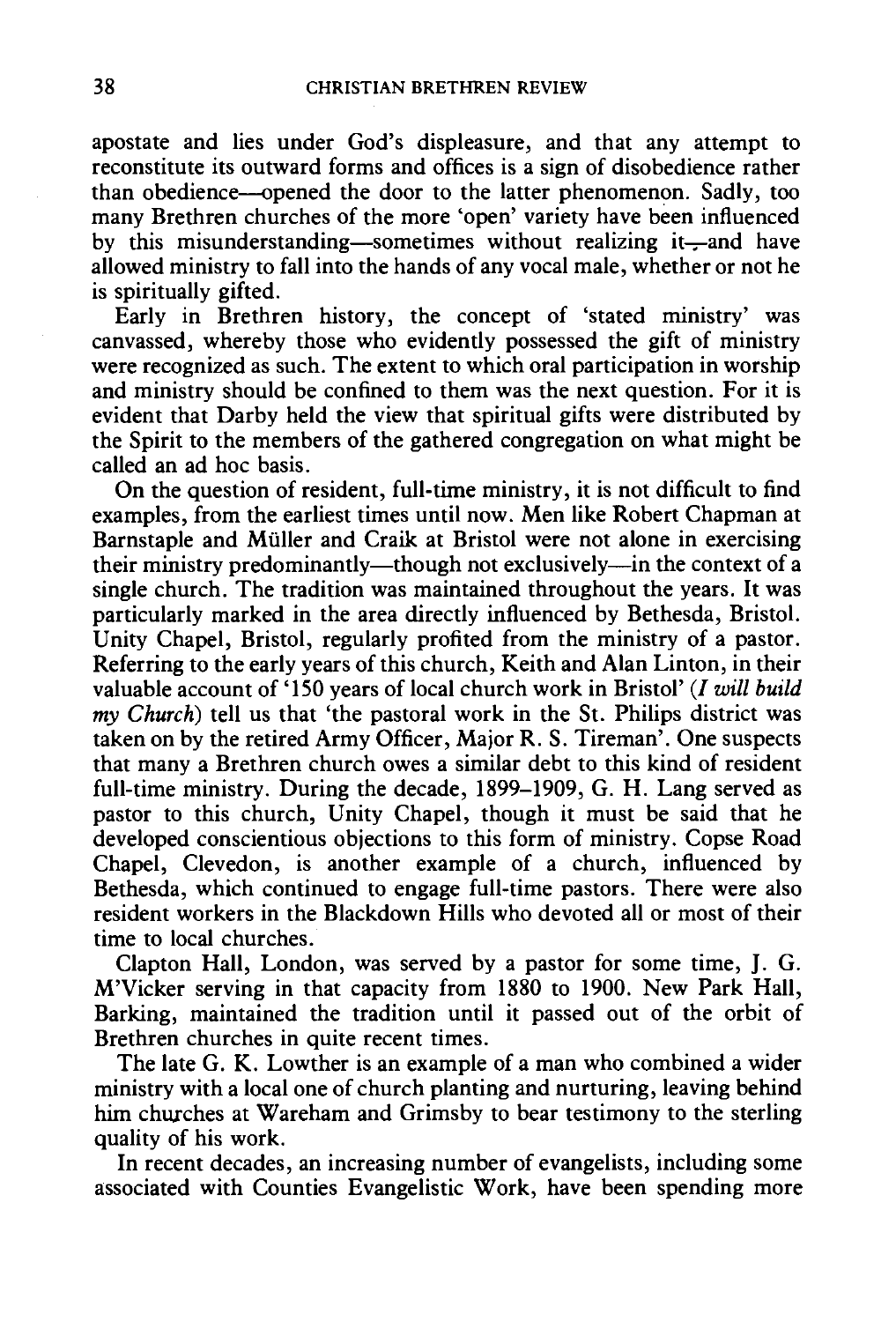and more of their time in fewer and fewer places. Several have seen their role as principally that of planting and nurturing new churches, and in a few cases this has become their almost exclusive preoccupation.

The nature of such single-church ministry is varied. Sometimes, it has been predominantly pastoral, usually combining Bible teaching with pastoral care (as with Chapman, M'Vicker etc). At other times it has been chiefly evangelistic. The emphasis-which may be a combination of several of the above—has varied in accordance with the gifts of the worker and his sense of God's calling.

It has been normal, if not universal, for resident FTWs to be recognized as elders of the church. Certainly, Miiller and Craik insisted on their being seen as *no more than* elders among elders. It would probably be correct to say that, where this has not been the case, the church in question has, sooner or later, drifted away from its Brethren moorings.

As for remuneration, the general reaction against current practice was sufficient to ensure that Brethren would set their faces against fixed stipends. Nevertheless, A. N. Groves was one of those who took serious note of the biblical principle that the labourer is worthy of his hire, asserting that 'if a pastor be worth having, he is worth paying, and wherever there is much spiritual work to be done, it is bad economy to let much of his valuable time be employed in mere labouring for his earthly sustenance' *(Liberty of Ministry,* p.Sl).

It should be apparent from what has already been said that the line between full-time and part-time local work is not easy to draw. All that one can say, by way of summary, is that while itinerant ministry on a fulltime or more commonly a part-time, basis, was *generally* characteristic of the practice of Brethren, this was not to the exclusion of local full-time work, sometimes combined with itinerant ministry but not to the exclusion of men who spent the overwhelming majority of their working hours in a locality.

#### **Brethren practice around the world**

With a view to discovering more about Brethren practice in respect of fulltime ministry in other parts of the world, I designed a simple questionnaire (see Appendix 1). This was distributed with a covering letter (see Appendix 2) to Brethren known to me in 16 different countries including at.least one in each of the continents. Replies were received from 11 countries, in some cases with more than one reply from a country.

The sample was avowedly random, dictated largely by the range of contacts possessed by me. This means that the correspondents were not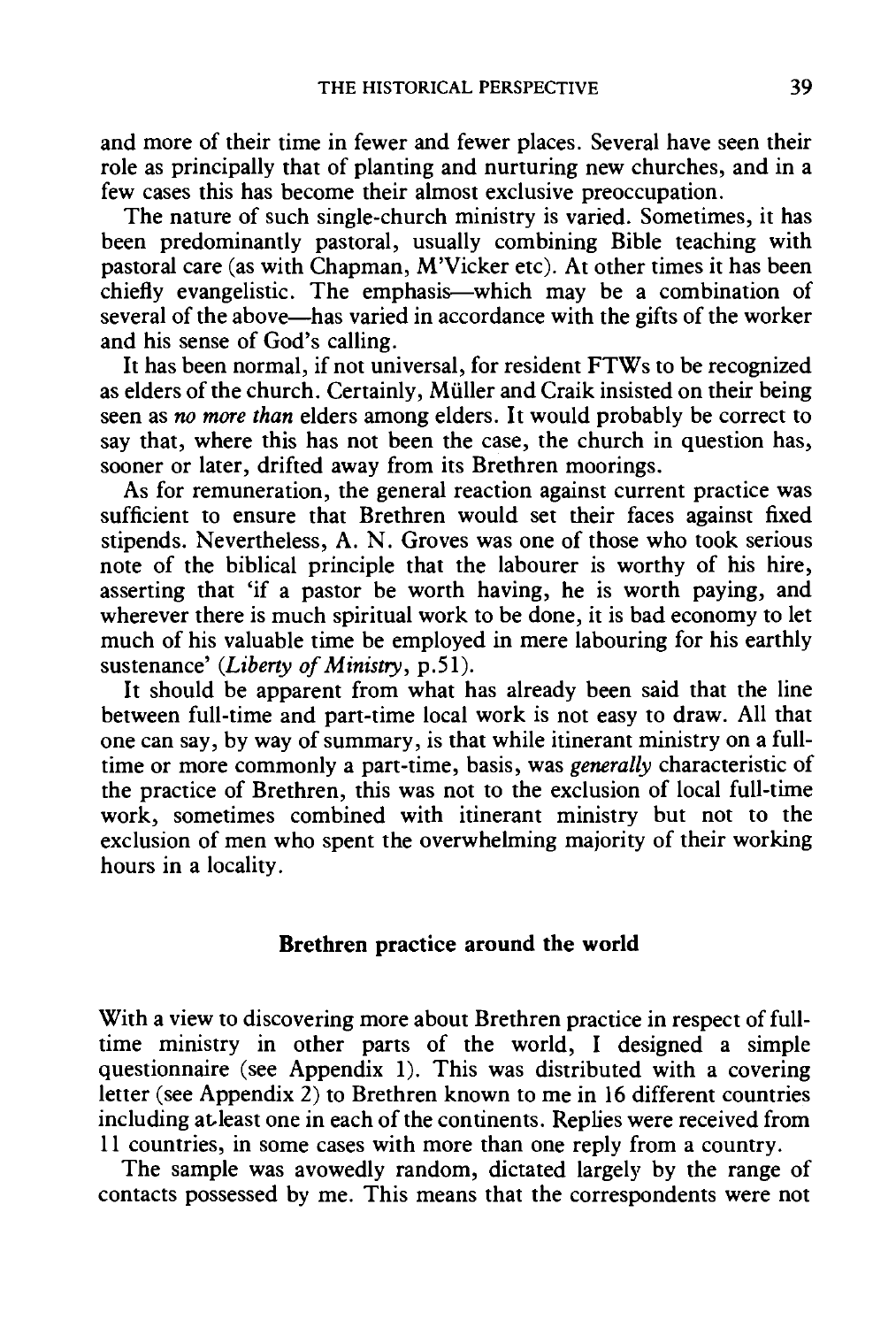fully representative of the Brethren spectrum! Some correspondents felt able to speak on behalf of the whole country; others limited themselves to the area best known to them. The correspondent for Papua New Guinea divided the country into three distinct areas reflecting the variety of local conditions. In New Zealand, The Christian Brethren Research Fellowship was in the process of conducting a thorough survey on this very issue, and my correspondent was able to share some of the preliminary findings. It appears that, in a few cases, the category 'local full-time worker' may not have been interpreted correctly, despite the covering letter of explanation. Or it may be that the difficulty of differentiating clearly between local and itinerant workers—spelled out with clarity in the reply from Peru—may have resulted in slight distortion of the picture.

In view of limitations such as these, no attempt will be made to analyse the returns on a statistical basis. Instead, a number of general impressions will be offered as a basis for reflection, and an attempt will be made to enlarge a little upon the situation in one or two countries where the data obtained is clear and supplemented by explanatory notes or other material.

The first general impression—which should come as a surprise to few perceptive observers-is the extent to which expatriates serve as resident FTWs. Ever since I heard a missionary on furlough reveal the fact that the local church with which he was connected was bereft of pastoral care in his absence, I have suspected that this was the case. It rather looks as if, with the increasing number of believers and churches in countries like Nigeria and Zaire, the role of expatriates in local, church planting and nurturing ministry is now passing to the nationals, while the expatriates are concentrating on more specialized ministries such as Bible school work and Bible translation.

A surprising number of localised workers-national as well as expatriate -seem to be unrelated to local church leadership, though it looks as if this is less likely with nationals than with expatriates. From South Africa comes the intriguing observation that there are many cases of local FTWs being unrelated to the church leadership, few known cases of recognition as elders/leaders and a few known cases of their being 'above local elders as with missionaries'! In Singapore, all known cases are recognized as elders/ leaders.

As far as financial support is concerned, it is of considerable interest that, whereas expatriates are almost always placed under the category of 'living by faith', nationals are not so. 'Almost always', because in one case the return indicates a combination of 'living by faith' and 'salary provided by the local church', with the revealing note: 'Elders say they are giving the worker a "thank you" gift, but it is regular and related to family needs.' In a European country it is openly stated that, while there are many cases of expatriates 'living by faith', there are also many known cases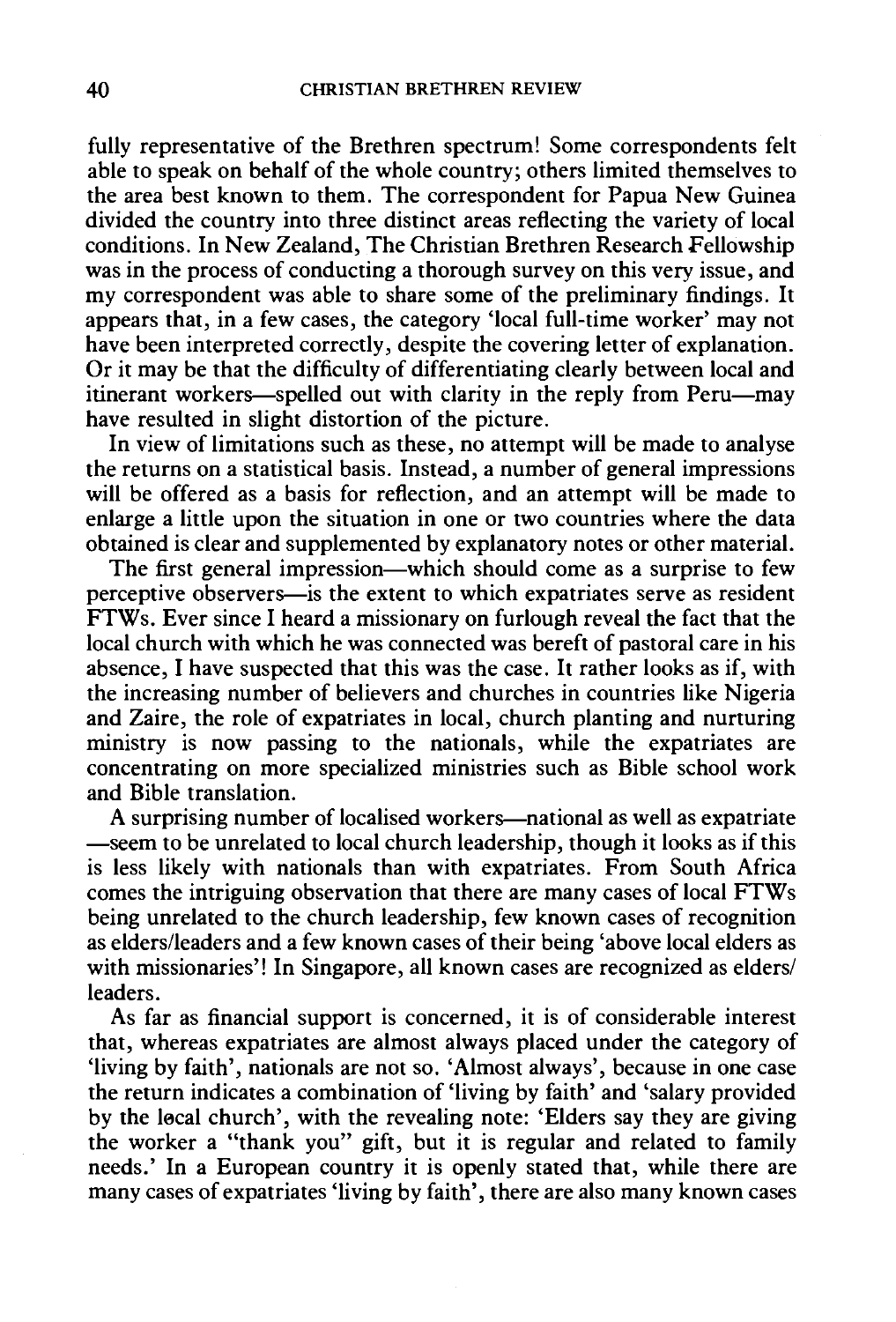of them receiving a salary provided by the local church, and a few cases of a combination of the two.

With nationals, however, it is rather different. What is good for the missionary goose seems to be less appropriate for the national gander! In some African countries it is common for subsistence farming carried on by the family to make a substantial contribution to a man's support. In the plantation areas of Papua New Guinea, a pastor is able to do several hours employment per day to supplement income. In South Africa, however, one estimate is that 90% 'live by faith'. In New Zealand, while there are relatively few instances of this mode of support, pure and simple, there are many cases of a combination of it with a salary from the local churchdoubtless a reflection of the fact that 'salaries are almost never adequate'. Singapore, consistent once again, reports that all resident FTWs receive a salary.

Of particular interest are the benefits and problems thought to have resulted from the use of resident workers. Benefits include an impetus in evangelism and church planting, though this is mentioned somewhat infrequently, except in 'missionary' countries such as Nigeria, Zaire and France. In New Zealand, qualitative rather than quantitative church growth has generally resulted.

More effective pastoral care is rated among the most significant benefits in countries such as South Africa, New Zealand and Singapore. The availability of a 'contact person' (Singapore) is welcomed in numerous instances.

Benefits in the area of leadership are frequently mentioned, Spain, Italy, Singapore and Papua New Guinea being among the countries where this is underlined. From Spain comes the comment that resident FTWs have been able to supply 'local leadership and . . . give time that other elders have little time for, as for many years there were very long working hours'. Continuity in leadership is stressed in some cases (eg Italy) as a particular benefit.

There are surprisingly few specific references to benefits in terms of Bible teaching, though from Singapore comes an allusion to the 'organizing' of Bible teaching, Papua New Guinea (Southern Highlands) bears tribute to the 'quality Bible teaching' made available and British Columbia appreciates the 'consecutive teaching and visitation' made possible. From Johannesburg comes a somewhat cryptic tribute to 'uncompromised ministry'. It is also from South Africa that the one reference comes to the drawing out and utilizing of 'all the gifts' as a result of the stimulus of a local worker.

As for the problems, it is evident, for a start, that not all are committed to drawing out the gifts of others. Some try 'to do most of the preaching' in South Africa at least. Others, as in Spain, (both expatriates and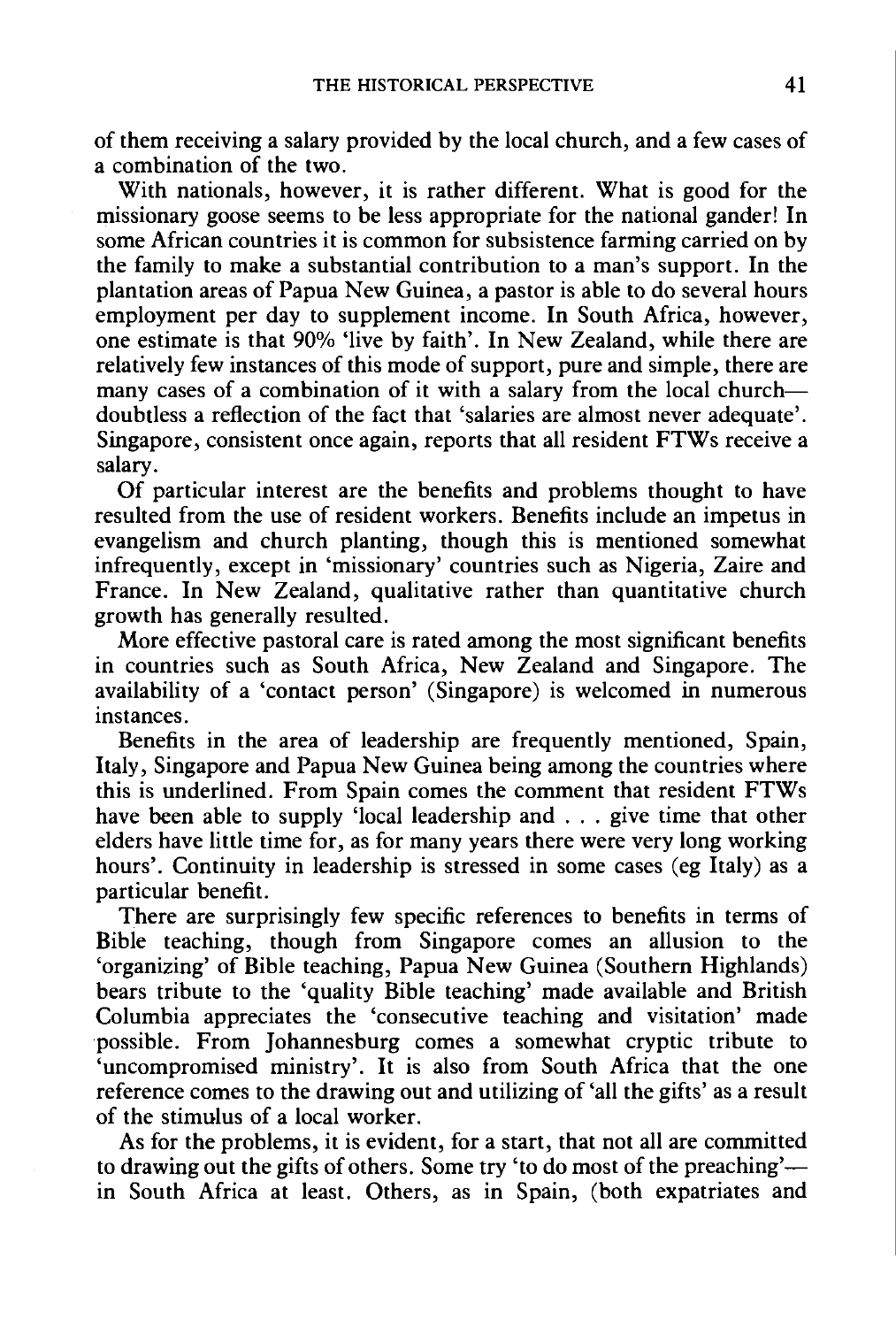nationals, be it noted) tend to become 'pastors of the churches' though in fairness it should be noted that this may result from the tendency of some church members to use full-timers 'for all purposes' (the phrase is from Singapore). In Papua New Guinea the tendency has been noted for church leaders to lean so heavily on the FTW (expatriate or national) that the work is placed 'at risk' should he move elsewhere. Appropriately enough, a warning comes from Italy against creating a class of 'leaders/cardinals'.

In passing, it may be noted that one of the correspondents who commented on the danger of developing a 'one-man ministry' also deplored a local worker who was not serving his own church effectively because 'he was still engaged extensively in other assemblies'.

From British Columbia comes a warning against the FTW who pushes his own ideas and, as a result, takes a church out of the mainstream of Brethren life.

A number of cautions on financial matters emerge from the survey. There is the problem of unrealistic levels of financial support, to which reference has already been made. Financial pressures may be felt not only by the FTW but also by the church, struggling to raise adequate support for him in addition to meeting existing commitments. There is one reference (from South Africa) to a reduction in giving to 'outside missionaries and works' as a result of having to support a local full-timer. In this connection it is perhaps pertinent that the current increase in the number of resident FTWs in this country is running in parallel with a striking decrease in the number of overseas missionaries.

Finally, there are perceptive comments from New Zealand about the problem of roles and relationships. Among the specific issues raised are tensions about the 'proper role in an assembly' of a FTW, particularly when the relationship between the worker and the church—especially its leadership-comes under strain. These are seen to be especially acute when the worker is brought in from another church or is serving, say as a youth worker, and is not an elder. It is with these tensions in mind that the suggestion is made that the nearest thing to an ideal situation is when an existing elder 'goes full-time'.

The need for a proper job description is ventilated not only from New Zealand-where approximately half the resident FTWs have them, though few are satisfactory-but also from British Columbia. Thence comes also the plea that 'a man must have a measure of authority as well as responsibility', the assertion that 'it is important that the full-time worker be part of a team of elders otherwise he does not have the "feel" of things nor is he aware of goals (if any)' and the suggestion that 'a program of internships with assemblies that have full-time workers would prove invaluable'. The problem of recruitment is touched upon only in the comments from New Zealand.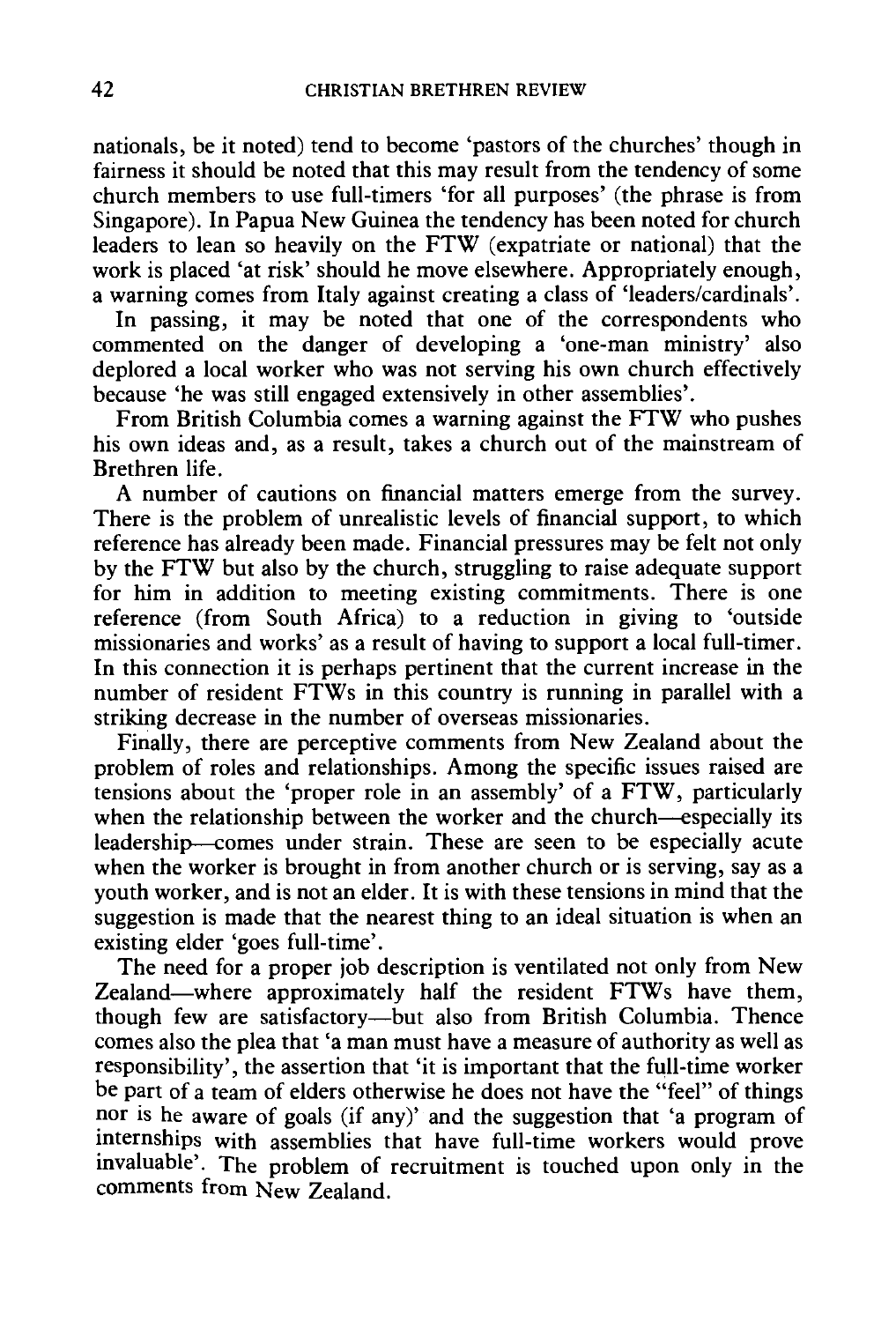#### **Conclusions**

Perhaps the most surprising thing that emerges from this survey is the fact that, wherever soundings have been taken, local FTWs seem to be a recognized and, sometimes, a widespread phenomenon. Something like 10% of Brethren churches in New Zealand have them and (not altogether without connection in view of the preponderance of New Zealand missionaries who work there!) it is estimated that there is approximately one pastor to every 2-2.5 assemblies in the Southern Highlands of Papua New Guinea. In Spain, there are about 60 full-time nationals, as well as many expatriates, who spend most of their time in a local church situation.

The difficulty of drawing a line between local and itinerant workers has already been mentioned. With this in mind, the report from north Peru spells out the situation as far as nationals serving the 60 or so assemblies are concerned as follows: 'Two married men are pastors/teachers in their local churches with little itinerant activity. Five married men have a heavy input in their local churches and are recognized as elder/pastors along with others. In addition all have a substantial itinerant ministry ... One single man has a heavy input in a local church and is a recognized evangelist in his area. Two single women are recognized as deaconesses and have a substantial responsibility in their local churches, while also extending their ministry elsewhere.'

There are few claims that resident FTWs are universally successful, and none that they are the answer to all our problems! The overwhelming verdict, however, is that they are generally successful, 'though a few expressed the opinion that they were only sometimes successful. Occasionally, a note of urgency surfaces, as in the statements that 'The old style itinerating has gone for good so something must take its place,' and 'It is about time we Brethren stop fooling ourselves that we can manage the church without a full-time person and be bold enough to call him a pastor if he is fulfilling pastoral responsibilities.'

While considerable variety exists in the use made of local FTWs, their relationship to the leadership and the way in which they are supported financially, the most usual scenario is of a man fulfilling pastoral functions as one of the leaders of the church, in receipt of a salary which needs to be supplemented in many cases in order to provide an income that is roughly comparable with that of the average church member. More or less serious problems are likely to occur in the areas of financial arrangements, role definition and relationships with other leaders and the church as a whole. Despite this, there is every indication that the phenomenon—which is not totally new-is likely to increase, particularly in situations where leadership qualities are in short supply or the pace of life is so hectic for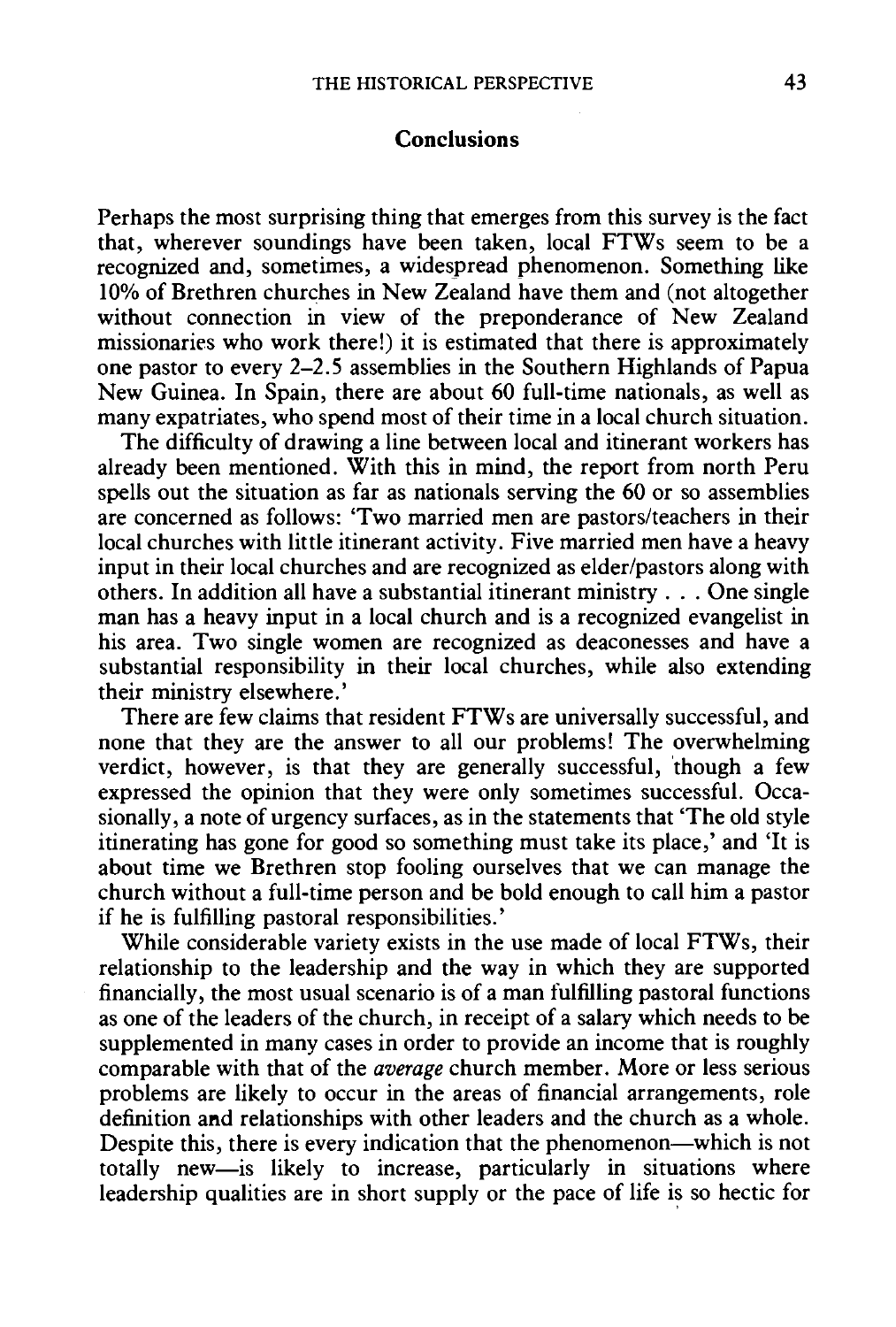church members that pastoral care and even consistent Bible teaching is in short supply.

As a footnote, it is well worthy of note that the January, 1985, issue of *Interest* contains an article by W. Ross Rainey entitled 'Changing Ministry Patterns' which shows that the situation in the United States of America broadly bears out what has been said in this study.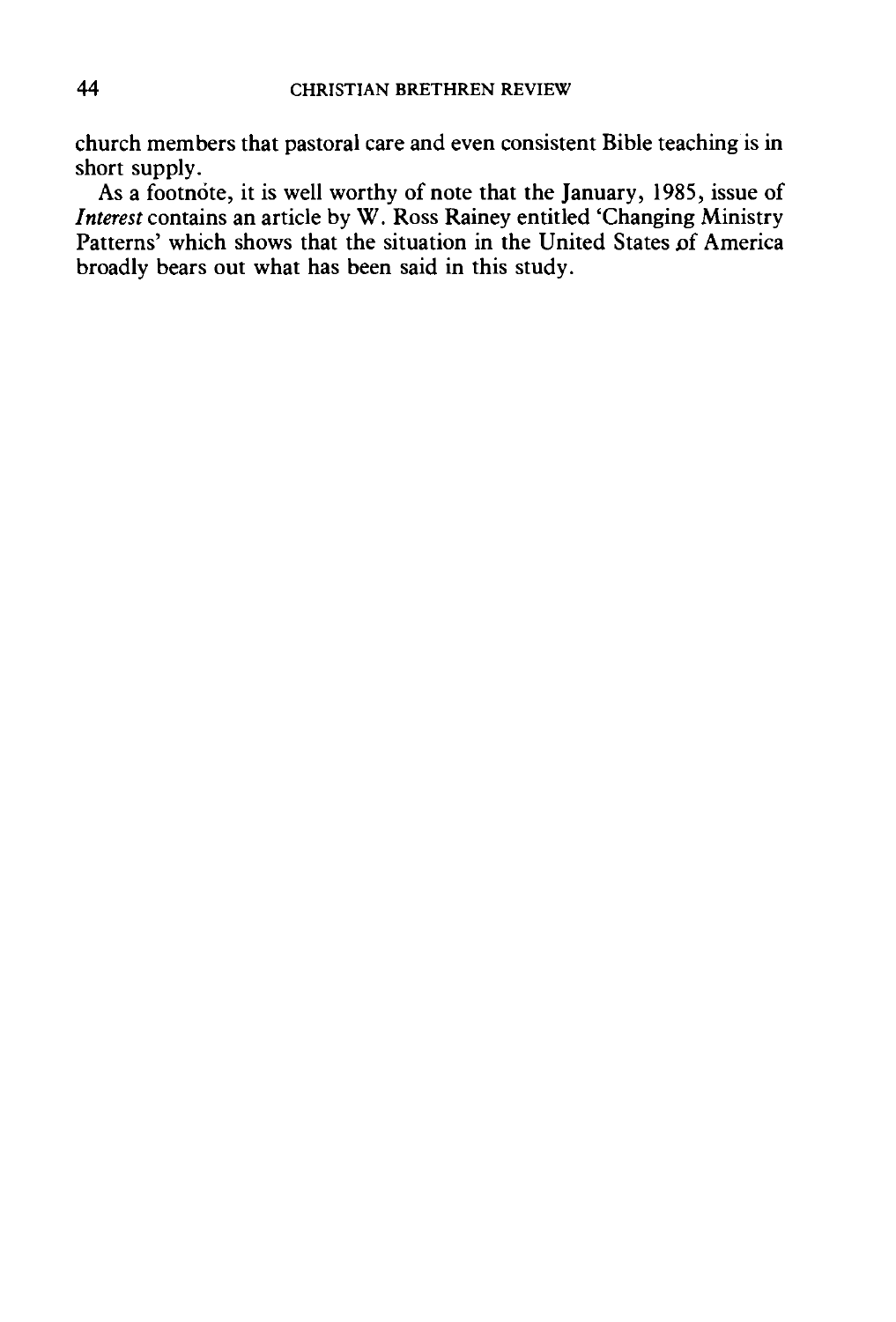## **APPENDIX 1**

*London Bible College, Green Lane, Northwood, Middlesex, HA6 2UW, England* 

#### Dear

I have been asked to prepare a paper for a consultation on local Full-time Workers to be held here in July 1985 under the auspices of the Christian Brethren Research Fellowship. It would be an enormous help if you were able to spare the time to answer this questionnaire, and let me have it back, if possible by the end of December, 1984. Very many thanks in anticipation.

Harold H. Rowdon

Please answer questions along a scale of 4, where  $1=$ all known cases,  $2=$ many known cases,  $3=a$  few known cases and  $4=$ no known cases.

1. *To what extent are local full-time workers being used? A. Expatriates*  i. as evangelists  $\dots$  ii. as pastors  $\dots$  iii. as teachers  $\dots$  iv. as pastors/teachers . . . . v. in any other way (please specify) ................... *B. Nationals*  i. as evangelists .... ii. as pastors .... iii. as teachers .... iv. as pastors/teachers . . . . v. in any other way (please specify) ................... 2. *To what extent has itinerant ministry continued? A. Expatriates*  i. as evangelists  $\dots$  ii. as Bible teachers  $\dots$  iii. in any other way (please specify) ......................................................................... . *B. Nationals*  i. as evangelists .... ii. as Bible teachers .... iii. in any other way (please specify) ......................................................................... . 3. *How do local FTWs relate to the elders/leadership?*  A. Expatriates i. they are unrelated  $\dots$  ii. they are recognized as elders/leaders  $\dots$ . iii. any other relationship (please specify) ......................................... . *B. Nationals*  i. they are unrelated  $\dots$  ii. they are recognized as elders/leaders  $\dots$ . iii. any other relationship (please specify) ......................................... . 4. *How are local FTWs supported financially? A. Expatriates*  i. Traditional form of 'living by faith' . . . . ii. Salary provided by the local church  $\dots$  iii. Combination of i. and ii.... iv. Any other arrangement (please specify) ....................................... .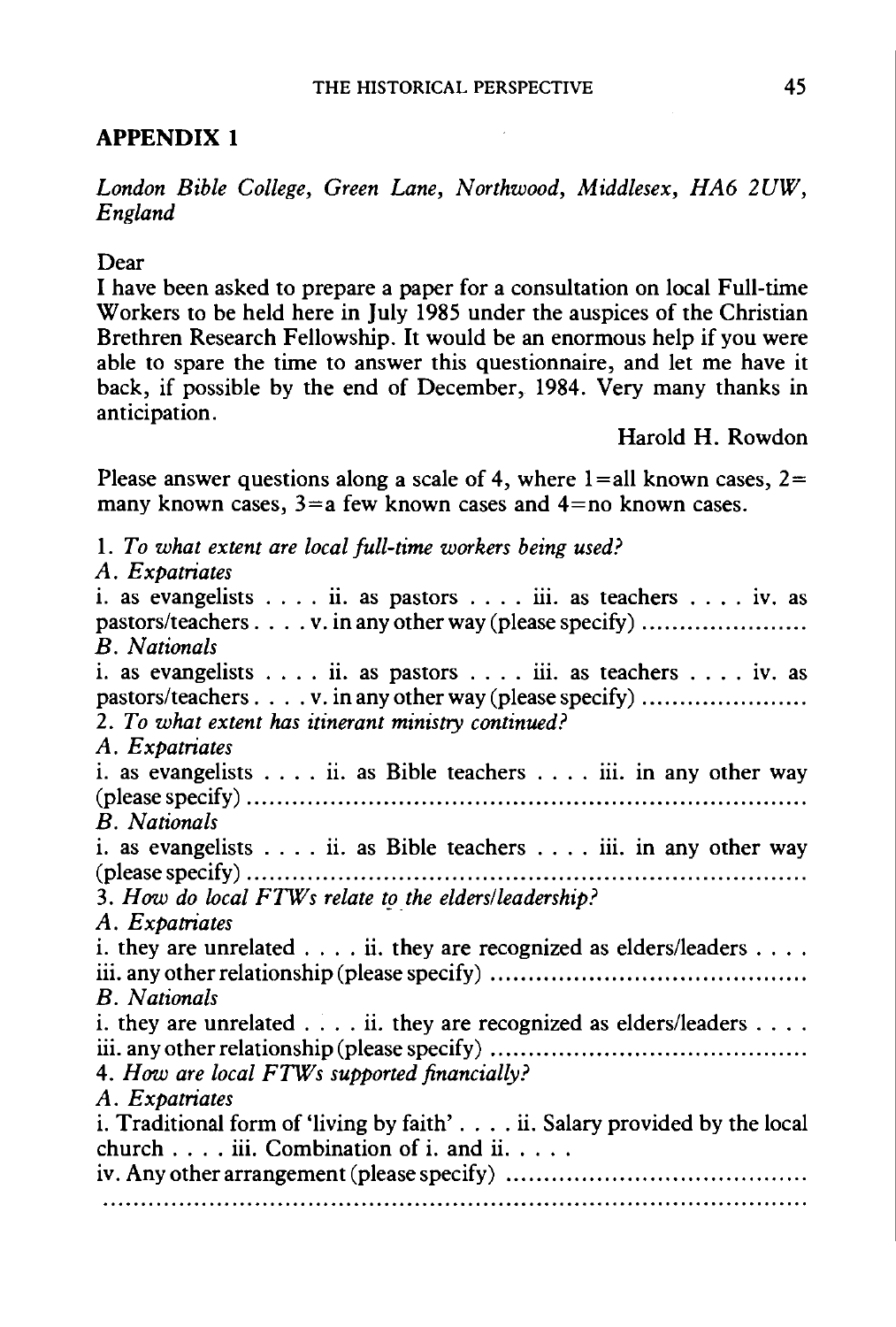*B. Nationals* 

i. Traditional form of 'living by faith' .... ii. Salary provided by the local church  $\ldots$  iii. Combination of i. and ii...  $iv.$  Any other arrangement (please specify)  $\dots\dots\dots\dots\dots\dots\dots\dots\dots\dots\dots\dots\dots$ 5. *What specific benefits have local FIWs brought? A. Expatriates* (please specify) ....................................................... . *B. Nationals* (please specify) ......................................................... . 6. *What problems have arisen as a result of using local FIWs? A. Expatriates* (please specify) ....................................................... . *B. Nationals* (please specify) ......................................................... . 7. *How successful are local FIWs thought to be? A. Expatriates* .......................................................................... . i. Universally successful . . . . ii. Generally successful . . . . iii. Sometimes successful . . . . iv. Rarely successful . . . . v. Never successful . . . . *B. Nationals*  i. Universally successful . . . . ii. Generally successful . . . . iii. Sometimes successful . . . . iv. Rarely successful . . . . v. Never successful . . . . 8. i. What country are you reporting? ..... ii. Is your report confined to one area? (please specify)  $\ldots$ .... iii. Approximately how many assemblies are you reporting on? .... . *Signature* ..................................................... *Date .* ......... .

*thank you for persevering to the end!* PLEASE RETURN, IF POSSIBLE BY 1 IAN, 1985 TO HAROLD H. ROWDON, LONDON BIBLE COLLEGE, GREEN LANE, NORTHWOOD, MIDDLESEX, HA6 2UW, ENGLAND.